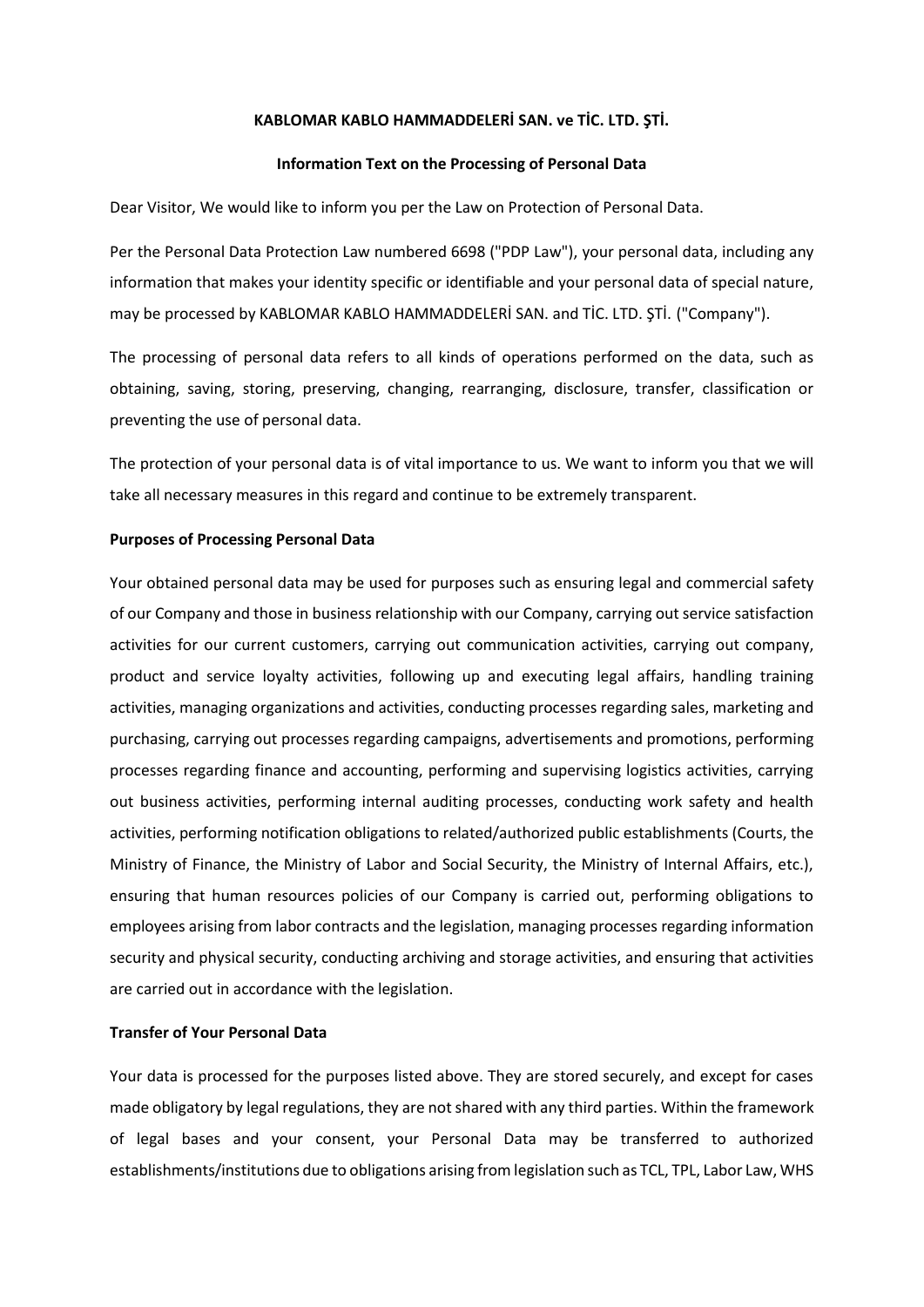Law, Law on Occupational Qualifications Authority, and Workplace Medicine Practice Regulations, to financial establishments in order to evaluate financial risks, to independent auditing companies to carry out auditing processes, to intermediary training companies for occupational training purposes, to our business partners and affiliates, to our shareholders, to our enterprise systems. To any domestic/international establishments, we receive support from in our business transactions.

#### **Collection Method of Your Personal Data**

Our Company collects your personal data through different channels and for different legal reasons in order to perform and supervise our commercial and activities. In digital environments, your data is collected using electronic methods, while they are collected via documents in the physical environment. Within the scope of the performance of commercial activities, your personal data is obtained using a variety of sources, such as any declarations you make via Customer information forms, supplier information forms, contact information forms, purchase request forms, current card opening forms, other commercial documents, payment information, legal instruments, candidate application forms, complaint/request/contact forms and using oral or written methods, electronic methods whether wholly or partially automated or unautomated as a part of a data registry system, and via sources external to KABLOMAR KABLO HAMMADDELERİ SAN. ve TİC. LTD. ŞTİ. , such as our domestic/foreign partners, establishments/institutions we are cooperating with as a part of a program, official establishments, and other third parties.

## **Your Rights as Stipulated by Article 11 of PDP Law:**

If you, as the owner of the personal data, send your requests regarding your rights via the methods set forth below in this Information Text, our Company will conclude the request free of charge within thirty days at the latest, depending to the nature of the request. However, if the Personal Data Protection Board stipulates a fee, the fee based on the tariff set by our Company will be charged.

In this context, you have the following rights regarding your personal data: a) to learn whether they have been processed or not, b) to request information if they are processed, c) to learn the processing purpose and whether the processing was done according to the purpose, d) to request information regarding domestic or foreign third parties the personal data were transferred to, e) to request amendments if the personal data were processed in a manner that is deficient or faulty and to request that third parties to whom the data was transferred to be informed regarding this process, f) to request the erasure and destruction of personal data if the circumstances that require them to be processed have ceased to be, even if they have been processed in accordance with the provisions of Law on PDP or other related legislation and to request that third parties to whom the data was transferred to be informed regarding this process g) to make objections to any results that might arise against one's self